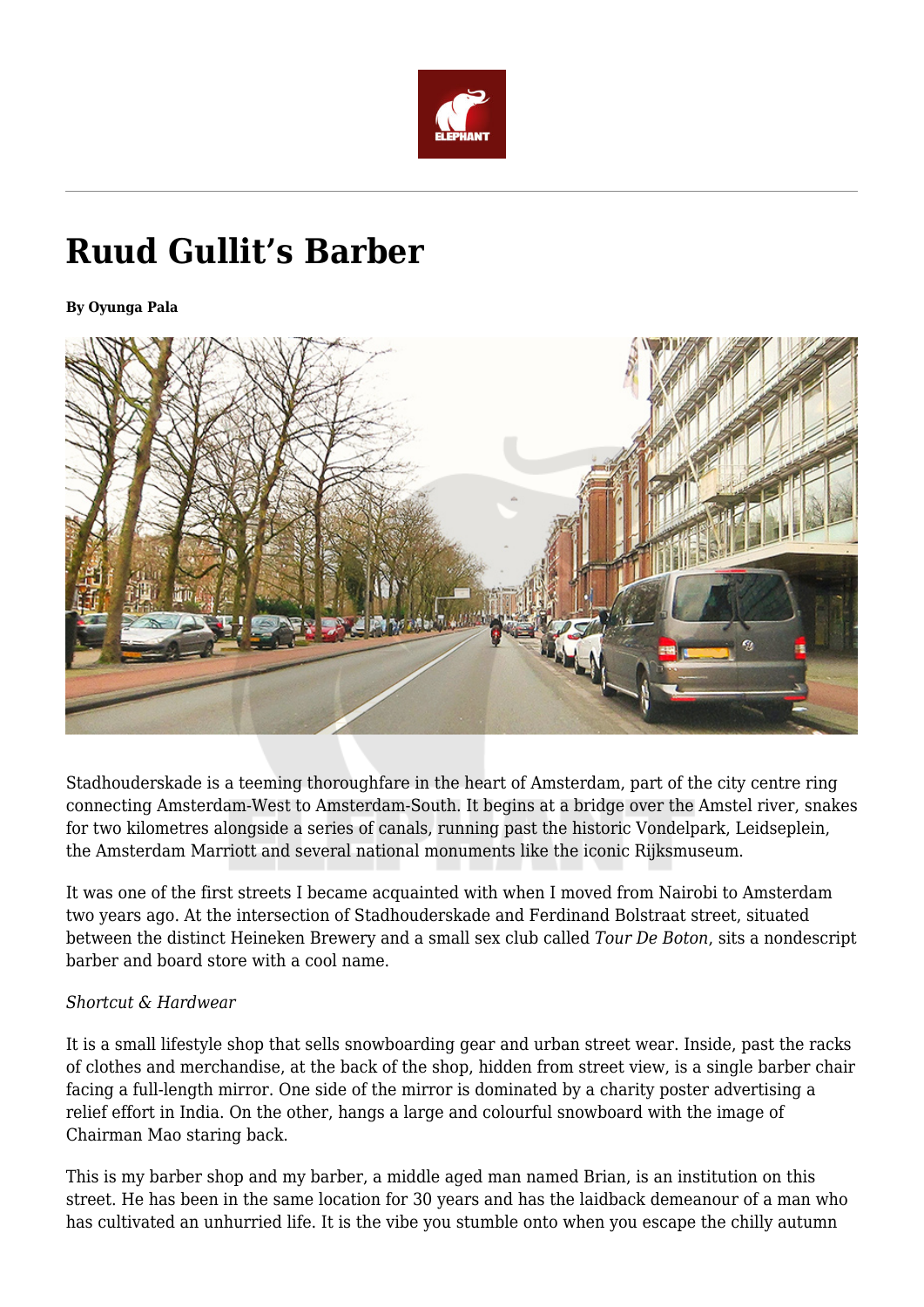streets into the cozy interior of the barber shop. There is always some music with a deep bassline playing. Typically, you will meet his friends who drop by to say "*Hola*'', a collective of Spanishspeaking South American brothers who greet you with the warmth of people who grew up in the sun.

For Africans abroad, a barber who knows how to handle black hair is a lifeline.

Brian draws his heritage from African, Chinese and Indonesian ancestry. He is Dutch but his roots are in Suriname, a nation four times the size of the colonial master's homeland that was once part of the Dutch colonial empire. Before I arrived in the Netherlands, I could not place Suriname on the South American map, sandwiched as it is between Guyana, French Guiana and Brazil; nowadays, it is the Surinamese cultural footprints that guide me through Amsterdam's foreignness.

*Shortcut & Hardwear* has grown to be more than a barber shop. It is a black space where I find anchor as I explore Amsterdam through a network of spaces that evoke feelings of "home''.

I am a Kenyan writer, a former newspaper columnist who moved residence from Nairobi to Amsterdam. I am the father of two young children, one of whom is a pandemic baby. They might speak Dutch as their first language and never master Kiswahili. I am living in the post-Covid-19 reality in a transformed, physically distant city of QR codes, PCR tests, vaccination certificates thrown in the face of anti-vaxxer protests, and the daily drumming of xenophobia and nationalism on social media.

The coronavirus has had an effect on this city. I once knew a freer Amsterdam, the epitome of personal liberty where tourists smoked joints in front of the police and public sex did not even raise eyebrows. I have watched it transform into a 1.5 metres society, marked by glass barriers in public spaces and where citizens hoard toilet paper in a gut response to an existential crisis.

Much like Stadhouderskade where construction works are ongoing, Amsterdam is undergoing rapid social transformation and I struggle to make sense of this new world I find myself in. The city is in the midst of a radical shift to overhaul its infrastructure in the wake of climate change while its cultural foundations, which were once thought to be entrenched and secured, are challenged by vocal minorities. On Twitter, behind the facade of a city on the shores of the North Sea moving to the rhythm of its bicycles, trams, and boats, I catch a glimpse of a city now confronted by the antiislamic and anti-immigration rhetoric of Dutch politician Geert Wilder, the notoriety of Thierry Baudet, known for his anti-COVID restrictions and anti-Europe sentiments, and the audacity of Sylvana Simons, the founder of the anti-racist political party BIJ1.

*The Dutch Puzzle* is the title of a book written by Duke de Beana from a Spanish ambassador's viewpoint and published in the 70s. Decades on, I have also found a low country of paradoxes, perhaps best illustrated by the coffeeshop located across the road from a church building. I may have been primed for the much-touted Dutch tourist attractions, its Red Light District and its coffeeshops, but one quickly becomes blasé after the initial culture shock.

Netherlands, a culturally liberal society and the first country in the world to legalise same-sex marriages, is also a place that celebrates a Christmas tradition where the Dutch Santa in white appears on a boat trailed by his black-faced sidekick, *Zwarte Piet,* to the delight of the kids. This supposedly benign cultural festival in a country with a gory slave trading past, is vehemently defended as a Dutch thing that outsiders could never understand.

Europe is a place where privacy is a right. Sierra Leonean columnist Babah Tarawally said it is where you learn to become an individual first. I feel it the most on the metro, during rush hour in a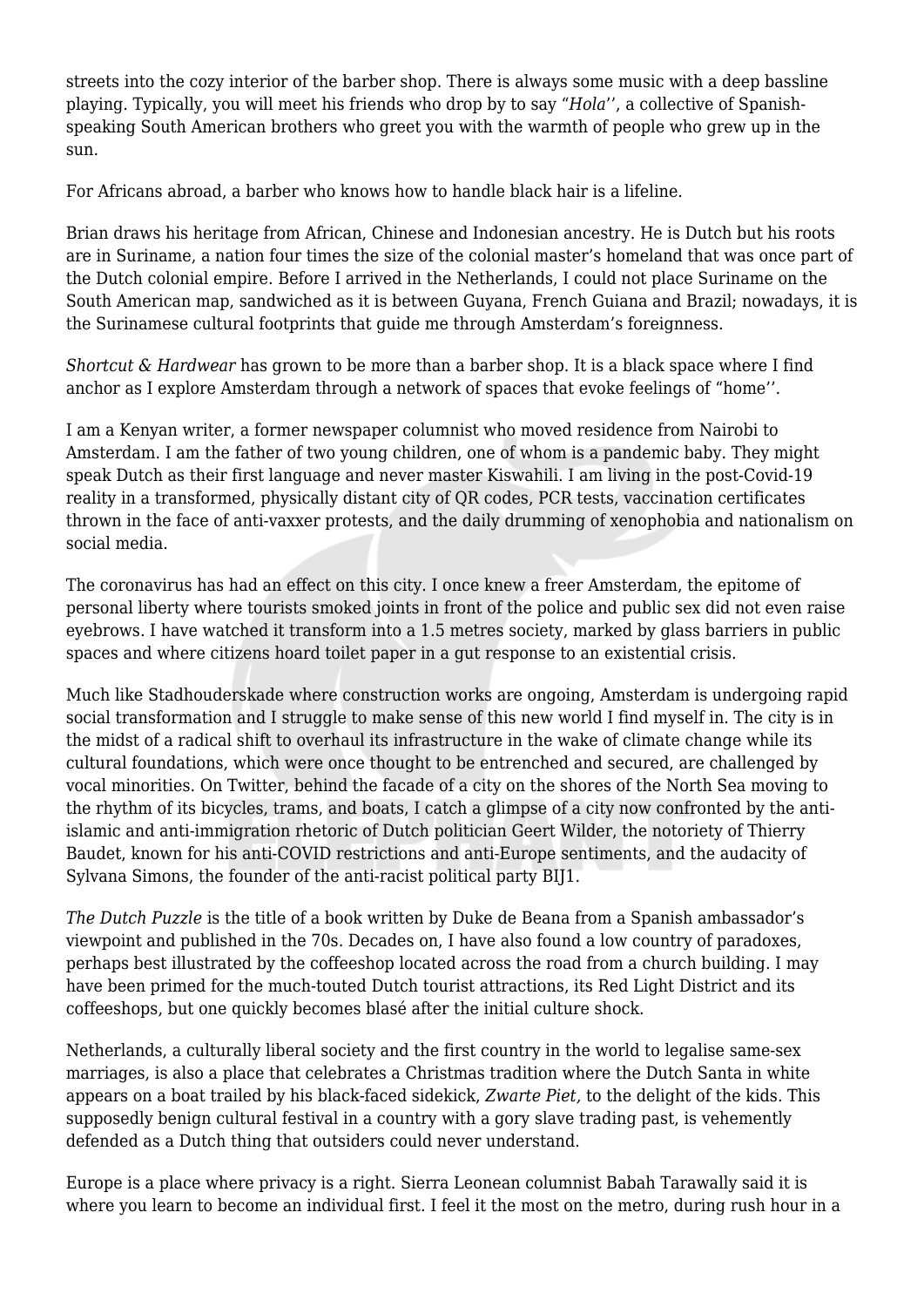train full of individuals where eye contact is deliberately avoided and aloofness is the norm. Navigating Amsterdam as an African man has been confusing. For a long time I was the eager new arrival who tried to acknowledge every black brother on the street with a solidarity nod and wondered why some of my black brothers did not respond to my spirit of *ubuntu*.

## What did I really see other than pigmentation?

I did not have the foggiest clue about the vast representation of Global Africa on the streets of Amsterdam and despite my bred-in African credentials, I was learning to see my blackness anew.

Your black worldview changes when you begin to notice resonance with the diversity of people of African heritage congregating in the Netherlands. I have met men from the Caribbean islands of St Vincent, Aruba and Curaçao who reminded me of family members in Kenya. I have struck instant rapport with an Ethiopian Uber driver, a Jamaican clothing store attendant, a Ghanaian delivery man, a Congolese-Dutch columnist who spoke Kiswahilli, an African American poet from Charleston, a Guyanese who spent his youth in Uganda under Idi Amin, and a Tanzanian sister at a lifestyle store who exclaimed in excitement, *"Jirani!*" *"My neighbour!",* when she discovered that I hailed from Kenya.

Not a single one gushed about a wildlife safari or a golden sunset over the Maasai Mara.

I recently spoke to an African man whom I had seen selling newspapers outside supermarkets around the Amstelveen suburb. He said he was from Biafra, not Nigeria, and as soon as I told him I was from Kenya, he complained bitterly about the betrayal of Nnamdi Kanu, the leader of the Indigenous People of Biafra who was abducted in Kenya and deported to Nigeria.

### *"Why are you Kenyans not behaving like Africans?"*

I knew the context of the word *behave*, a rebuke to post-colonial Africans living in Europe who are prone to forgetting the struggles of family left behind in the motherland. Yet, if you stay in a place long enough, it changes you. A Moroccan taxi driver told me as much, about the lure of the Dutch lifestyle and how difficult it is to let go of the comfortable life.

*"It's hard to leave. The system works, you can make progress and invest back home. Then the women join you and you start to make babies, now they are Dutch and they grow up to be told to go back home by the racists because they are not Dutch enough and when they arrive home, they are reminded they are no longer Moroccan, they have become Dutch".* 

#### \*\*\*\*\*\*\*\*\*\*

I am 15 minutes early for my monthly haircut. Brian is busy cutting a client's hair. Burna Boy is the musical mood of the moment. From the window, I watch the traffic zoom past on Stadhouderskade, processing a new set of city sounds. Clanky bicycles on cobblestones, trams squealing on the rails to a slow stop, and the recurring siren of a speeding ambulance. The streets are covered in leaf fall, the trees are naked, a sure sign that winter is coming.

The Netherlands is a flat country with no natural barrier against the assault of the North Sea winds that sweep across unrestrained. On my weather app, I pay attention to the codename Orange warning of unusual coastal activity. I used to complain about the weather to friends back home in Nairobi until I had an encounter at the Irish pub on Leidseplein whilst taking shelter after getting caught wrongly dressed in the icy cold rain. I wouldn't stop whining about the duplicitous Dutch summer, causing a lean, sinewy stranger in workman clothes to blurt out,